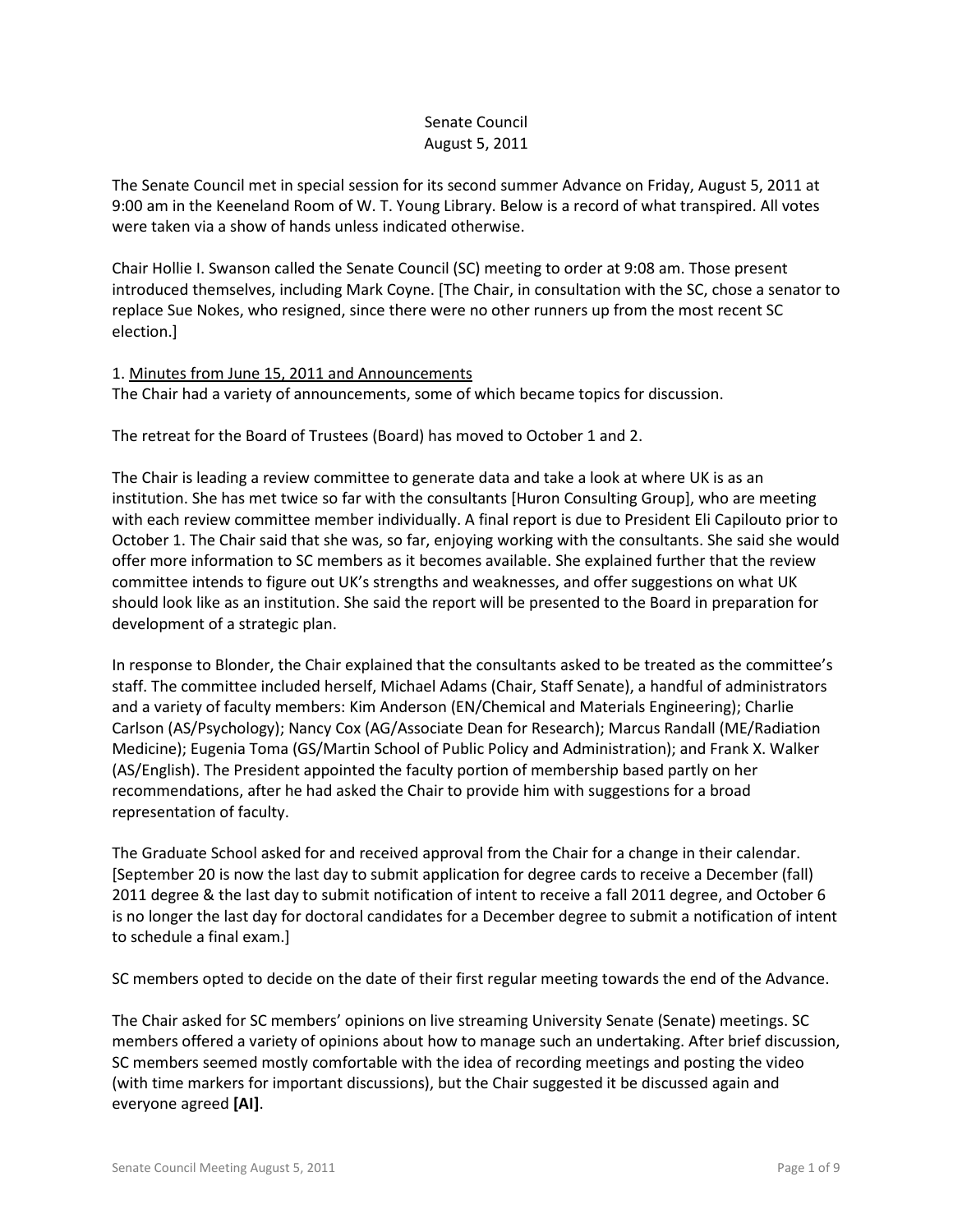The Chair updated SC members on her attendance at the recent Provost's retreat. She said that she thought the issue that will be discussed the most during the year will be that of changing the *Administrative Regulations* (*ARs*) regarding a post-tenure review of faculty productivity. The Chair shared that Provost Subbaswamy opined that part of the issue was UK not having articulated reasonable expectations. He was inclined to address the issue internally at UK, instead of having an external entity impose its own standards. In response to Grossman's question about the Senate having an approving vs. an endorsing vote on the changes, the Chair replied that the matter seemed to be squarely in the faculty's purview, but that it needed to be clarified. **[AI]** SC members had a brief discussion, and the Chair added that she did like the steps for development, as opposed to punitive actions, in the proposed changes.

SC members discussed the basic sciences and the critical need to include them in future planning. There was also a brief discussion on the loss of staff positions in some areas, in favor of centralized services.

There was a brief discussion on college faculty councils and the lack thereof in some colleges, along with Wermeling's comments regarding the need to create college rules for Pharmacy. Peek commented that when he was faced with the same situation, he started with the rules from Agriculture and made edits as necessary. The Chair commented that college faculty do not need their dean's approval for faculty efforts.

The presidential investiture will occur on October 18 at 4 pm in the Singletary Center. The Chair said that President Capilouto insisted that faculty be involved and that she would play a role in the ceremony.

The Chair commented that the Offices of the President and Provost had finally approved the request for a salary increase for the Administrative Coordinator, and there was a brief round of applause from SC members.

The new student induction ceremony will take place on Saturday, August 20 from 4 – 5 pm in Memorial Coliseum.

The Chair asked Peek for an update on the joint faculty/staff employment ombud committee. Peek said that the staff members of the committee had done a lot of work on the proposal and did a lot of the heavy lifting. The committee met with employment ombuds at the University of Louisville and the University of Cincinnati. The final report is being circulated now and the committee is meeting with various administrators, all of whom have offered largely positive feedback. The Provost suggested a three-year pilot.

#### 2. Old Business

a. Action Items

The Chair suggested that Action Items be discussed after other business, and there were no objections.

#### b. Document Handling

The Chair asked Mrs. Brothers to give an update on the status of the document handling system. Mrs. Brothers did so, noting that it would be completely online and linked to SAP, and that course proposals would be piloted in a few colleges during the fall semester.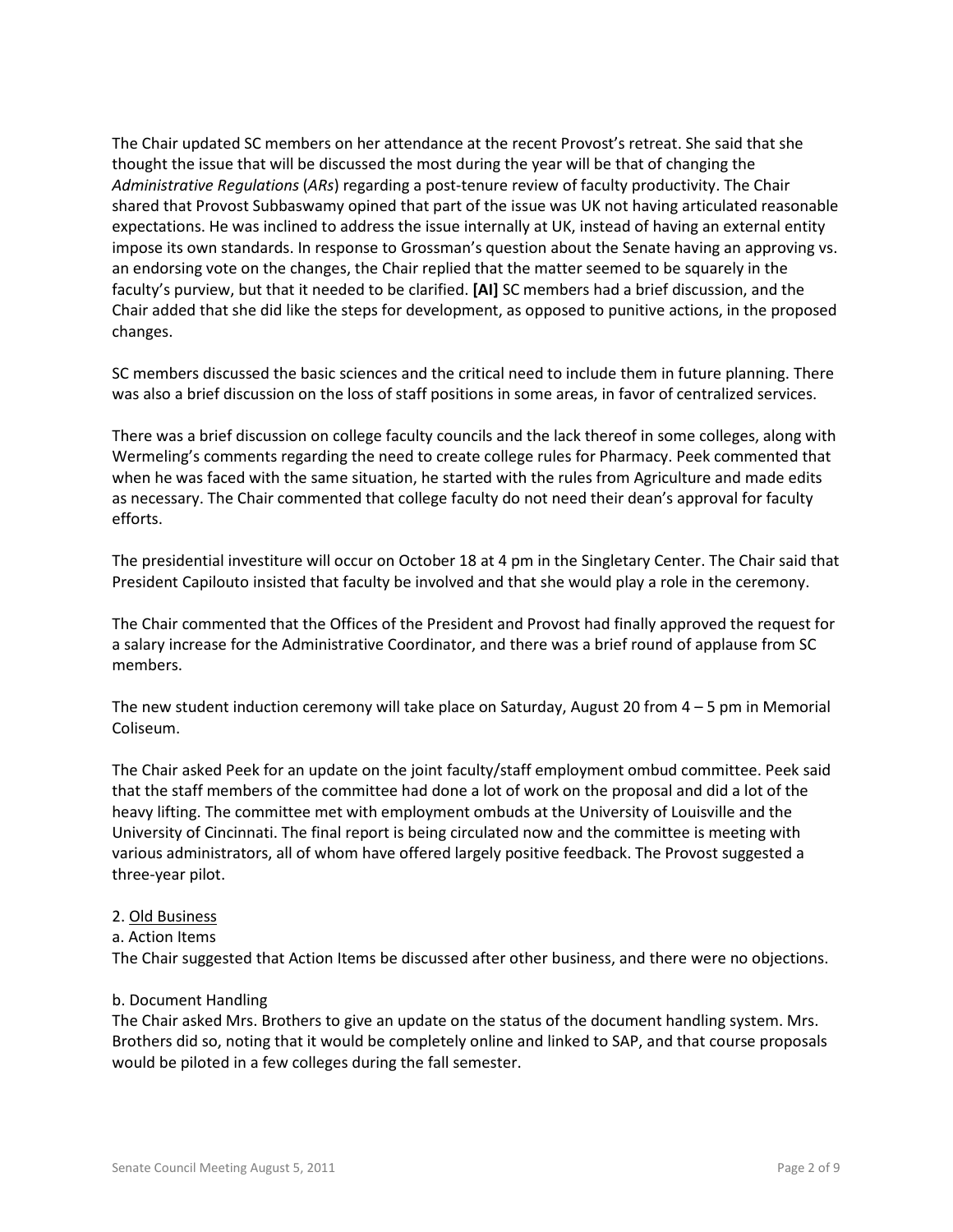Grossman commented that the dean of the Graduate School, Jeannine Blackwell, suggested that she post a spreadsheet of courses online for people to refer to in the meantime. The Chair added that the Provost has given his financial support to the document handling system, and Chief Information Officer Vince Kellen said that he would see the project through to completion.

The Chair asked SC members to look over a syllabus template drafted by the Undergraduate Council. The intent is for there to be a way for a faculty member, if so inclined, to pick and choose a few different phrasing options for some standard syllabus text.

SC members took a 10 minute break.

- 2. Old Business
- c. SC Goals from 2010-2011

Grossman mentioned goal number 2.b ("Improve communication between Senators and home departments/colleges: b. Encourage Senators to establish a mechanism to communicate with their college constituencies.") and said that some colleges communicate well and some still do not. SC members agreed that the SC should ask each college's senators to designate a chief communicator to the college who be responsible for summarizing Senate meetings and sending it to college faculty. Steiner suggested that senators from different colleges could work together share summaries.

Wermeling suggested that the Chair attend faculty council meetings for each college annually. The Chair suggested that the SC determine by late August the message(s) she would carry to the faculty councils **[AI]**.

The Chair referred to the Senate's Research Committee and the Senate's Programs Committee as successes for the year, adding that the Provost had acknowledged the success of the Senate's Facilities Committee and knew it would be meeting again in 2011-2012. She thought that the Senate's Academic Organization and Structure Committee was also very good. She suggested that those committee chairs report on their prior year's activities to the Senate during the coming year.

Wermeling said that when he began service on the Senate's Academic Programs Committee (SAPC), he could get no answers from anyone about the basis on which the SAPC should evaluate proposals. Under his direction this past year, the SAPC now has a brief statement about the basis of new program evaluations and works with proposers to create a properly detailed proposal. The Chair suggested he mention that during his report to the Senate.

Steiner commented that some Senate committees, such as the SAPC, have clearly defined roles and responsibilities. Other committees, however, have no details and depend upon someone's unique knowledge of current events. There were additional comments.

## 2. Old Business

e. Ad Hoc Committee on Best Practices for Distance Learning - Proposed Membership The Chair and Coyne offered suggestions for the charge of the Ad Hoc Committee on Best Practices for Distance Learning (CBPDL). She directed SC members to the list of potential members in the handout. She explained that she intended to compose the CBPDL of five to seven faculty employees, with two staff employees involved in distance learning (DL) as ex officio members.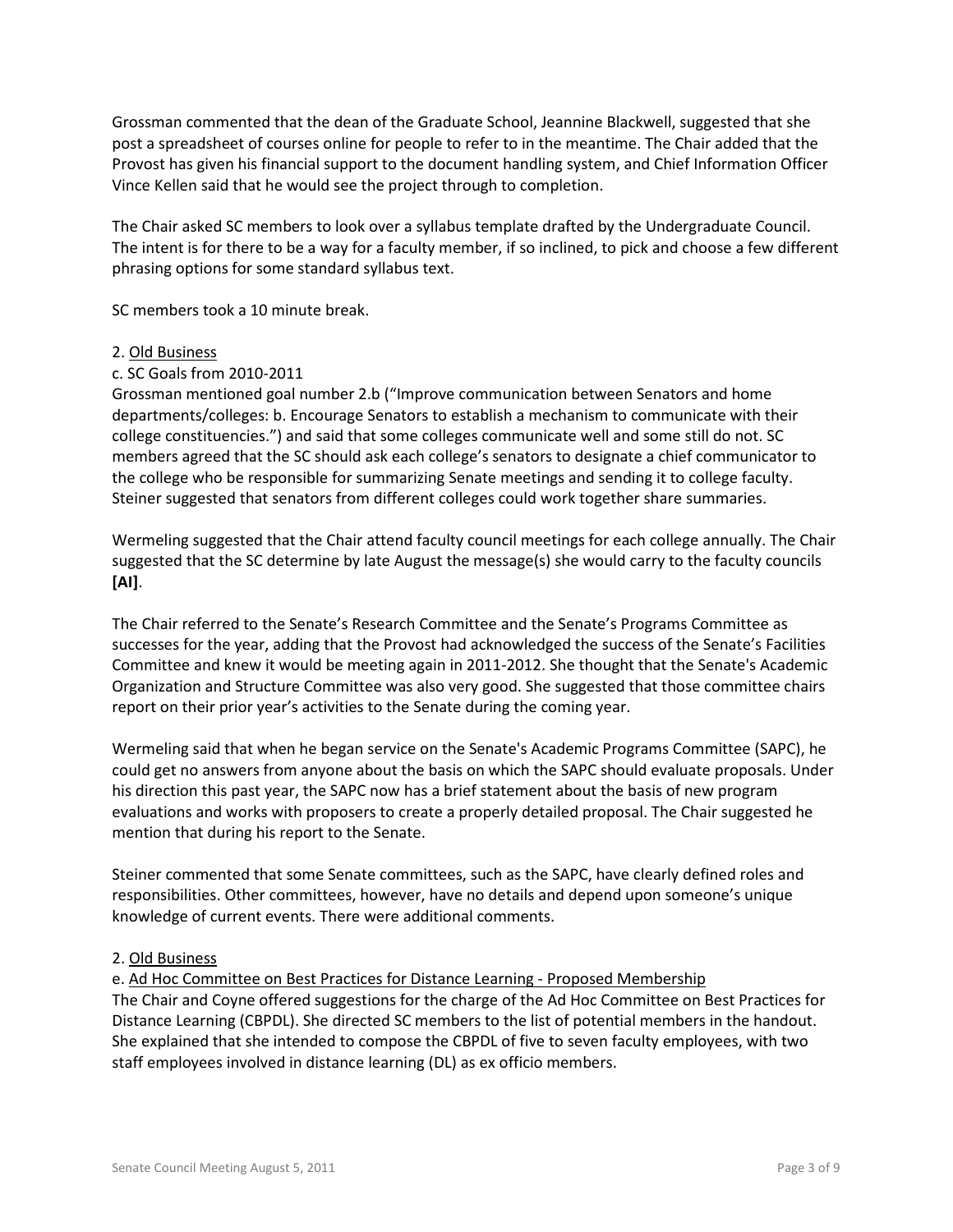SC members settled on a list of names and agreed that the CBPDL should be charged with serving as an advisory body on the following issues: best practices for distance learning issues, such as how to secure exams in DL courses; the answer to "what is a credit hour?" with respect to a distance learning course; and the issues that arise when collaborating with multiple institutions on DL projects where there are different criteria for the definition of a credit hour from one institution to another. It was further agreed that the CBPDL should offer "next steps" based on their suggestions, whether that take the form of rules, guidelines, policies, etc.

The Chair suggested that someone move such a motion. Grossman **moved** thusly. Wermeling **seconded**. There being no further discussion, a **vote** was taken on the motion that the Ad Hoc Committee on Best Practices for Distance Learning be charged with serving as an advisory body to the SC and offer "next steps" based on suggestions, whether that take the form of rules, guidelines, policies, etc., on the following issues: best practices for distance learning issues, such as how to secure exams in DL courses; the answer to "what is a credit hour?" with respect to DL courses; and the issues that arise when collaborating with multiple institutions on DL projects where there are different criteria for the definition of a credit hour from one institution to another. There being no further discussion, a **vote** was taken and the motion **passed** with none opposed.

#### 1. Minutes from June 15, 2011 and Announcements

Steiner **moved** to approve the minutes from June 15, 2011 and Wermeling **seconded**. There being no discussion, a **vote** was taken and the motion **passed** with none opposed.

# 3. Program Assessment Overview - Dr. Mia Alexander-Snow, Director of Planning and Institutional Effectiveness

The Chair welcomed Mia Alexander-Snow, Director of Institutional Planning and Effectiveness. Guest Alexander-Snow shared her educational and professional experience with SC members and invited SC members to help her understand how she can best do her job. Alexander-Snow explained that she wanted to initiate conversations and raise questions for SC members about how the Senate can be more purposeful in looking at assessment. She then began her presentation.

SC members enjoyed Alexander-Snow's presentation and asked that she offer the same presentation to the Senate. **[AI]** SC members and Alexander-Snow then engaged in a lengthy discussion about a variety of aspects of assessment, as well as the Senate's current and possible future involvement in the program assessment process. Those present also touched on the issue of the lack of coordination between a program's review by an external accrediting body, as well as UK's requirement for a separate external program review. SC members requested they be emailed a copy of Alexander-Snow's presentation. **[AI]**

Wermeling was strongly in favor doing a program review of the Office of the Senate Council. Alexander-Snow said she was happy to help, but that faculty would need to come up with criteria to assess and create the written document. SC members responded positively to the idea of using assessment metrics to help guide review of certain portions of new program proposals. Kelly commented that the Senate was also interested in being involved in decisions about whether to sunset some centers; as it is currently, there is not a time when faculty can see if the center is meeting the goals on which it was created.

Alexander-Snow suggested that the Senate think of a place to be involved and have a say prior to a center's dissolution. She further suggested the Senate become more involved in the external review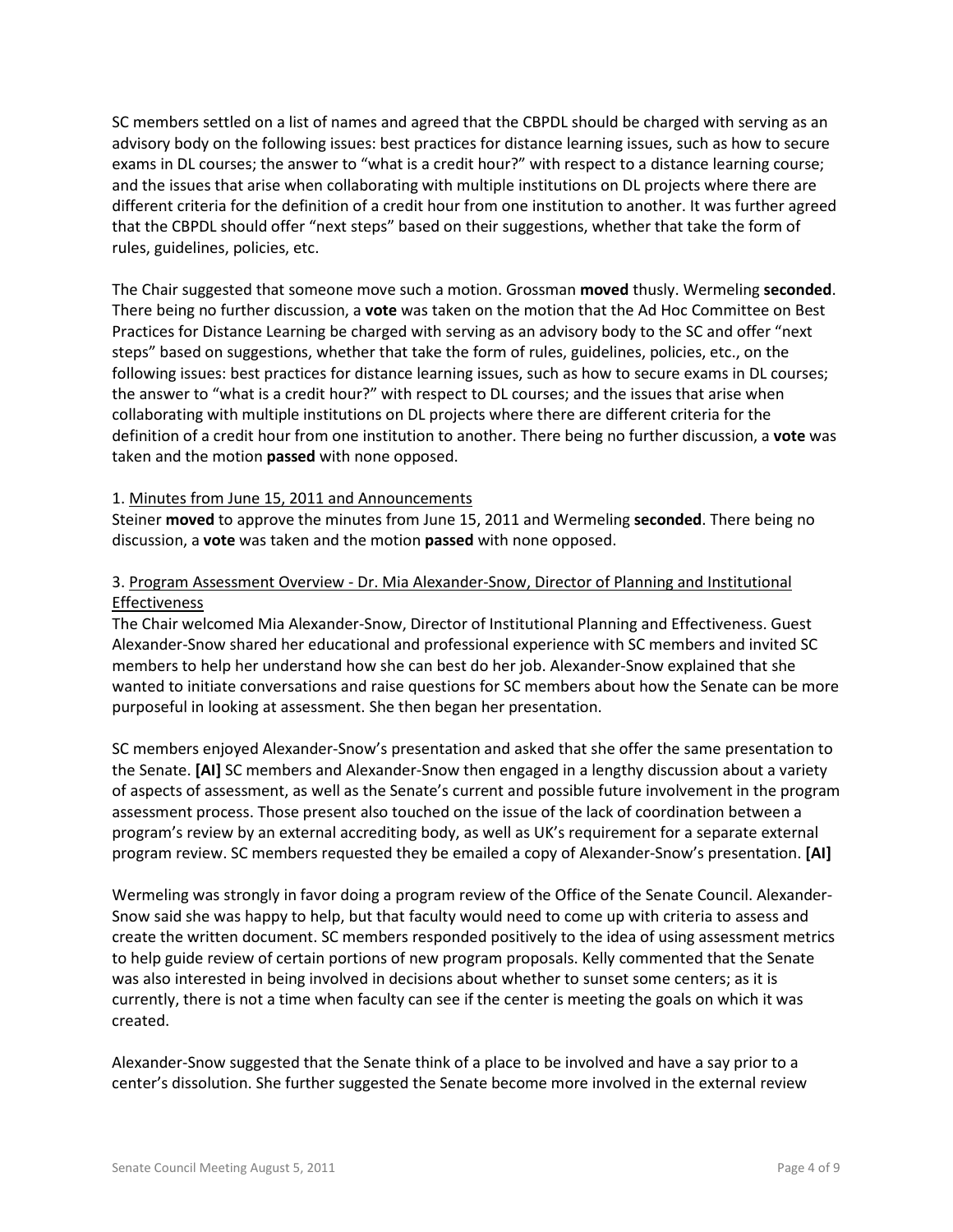process, so that the Senate's recommendations become part of an implementation and review plan. SC members requested Alexander-Snow return to the SC for additional presentations and conversations.

SC members broke for lunch with President Capilouto at noon and reconvened upon his departure at 1:40.

## 2. Old Business

## c. Senate Council Goals from 2010-2011

The Chair suggested that SC members refresh their memories of the SC's 2010-2011 goals and drew their attention to the handout.

## 4. Senate Council Goals for 2011-2012

There was a brief discussion about the basic sciences, difficulties in identifying funding for research pilot studies, the Senate's charge to be responsible for UK's academic mission, and the need for faculty input into a general cost/benefit analysis of how UK spends its money.

## 5. Senate Committee Charges for 2011-2012

## Senate's Research Committee (SRC)

The Chair asked Kelly to offer suggestions as to possible charges for the SRC. Kelly responded that the SRC would like to be recharged to look at two issues that it did not complete during 2010-2011. The first is to look into the issue of the indemnification of people doing research on campus. He said the SRC spent all year getting UK's attorneys to recognize that there is a real problem; the SRC would like to continue with that and help establish official University policy.

Kelly went on to explain that the indemnification of researchers was limited to those in the health care colleges doing research within the delivery of clinical care. The main campus believes indemnification covers everyone but it absolutely does not, and the question is how to deal with the broader issue. In response to Blonder, Kelly explained that a non-clinical care researcher can only depend on the goodwill of the administration.

The second issue for the SRC is looking into systems for faculty involvement in establishing policy related to research activities. Faculty are constantly told after the fact about what can and cannot be done with research dollars but there is no faculty involvement in those decisions. He said that Vice President for Research Jim Tracy was trying to put together a group of experienced faculty members to help him, but is concerned about members coming and going on a constant basis. Further, the time commitment has been so demanding that it has been challenging to get something meaningful in place.

Kelly summed up by saying he would like the SRC to be recharged with looking into the indemnification process and faculty involvement in establishing research policies, and with the charge from spring 2011, to work with other Senate committees on guidelines and evaluation of multi-disciplinary research centers (MDRC). The Chair commented that the SRC could also examine graduate student compensation (pay disparities, lack of summer tuition, etc.).

SC members discussed MDRCs and how best to move forward.

#### Senate's Facilities Committee (SFC)

The SC suggested the SFC look into the Physical Plant Division. Grossman **moved** that the Senate's Facilities Committee work closely with the Office of the President to develop procedures for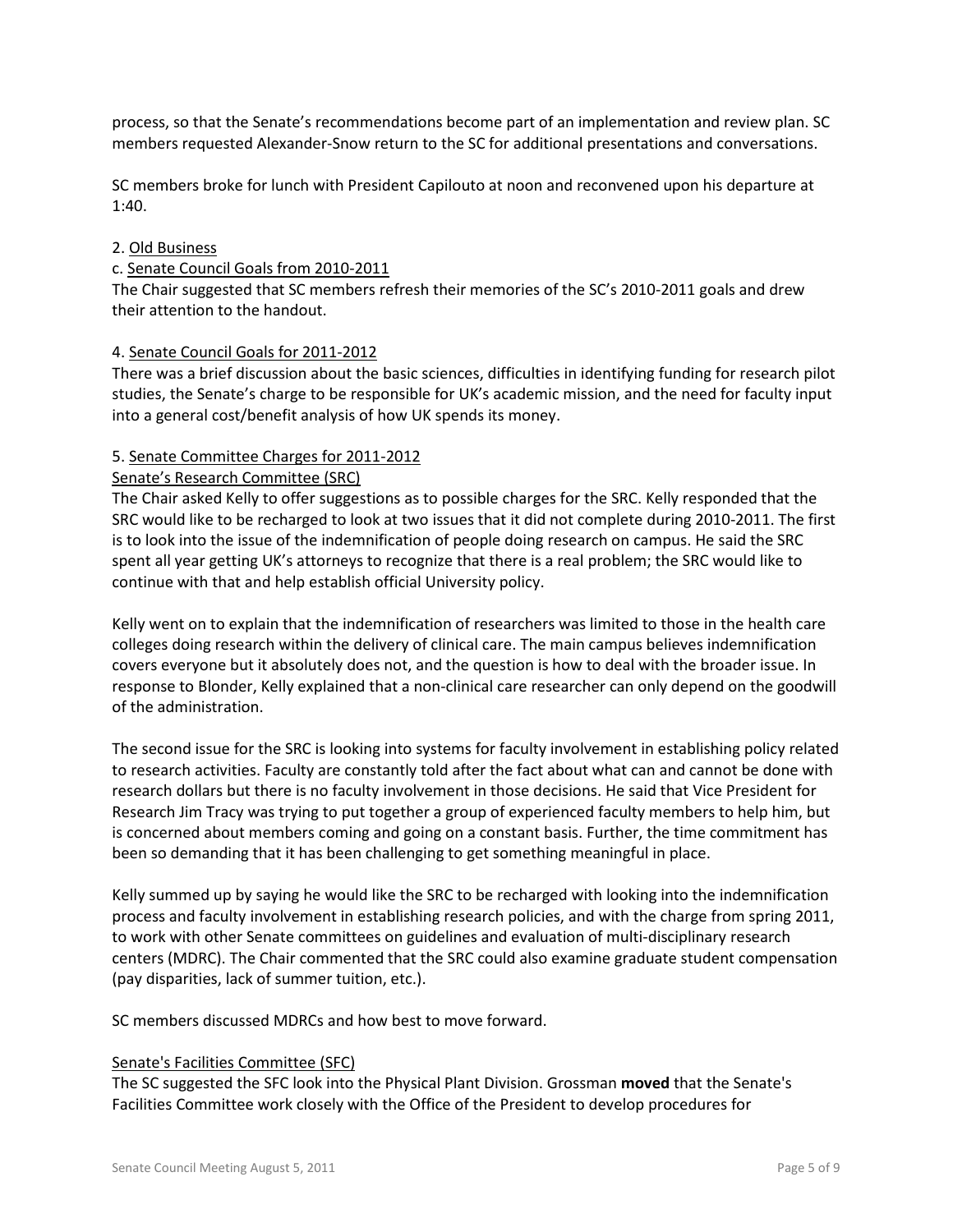determining building priorities, with such procedures being transparent and involving faculty representation. Peek **seconded**. There was very brief discussion, and then a **vote** was taken. The motion **passed** with none opposed.

## Senate's Institutional Finance and Resource Allocation Committee (SIFRAC)

Wood agreed to serve as chair of SIFRAC. The Chair suggested that SIFRAC examine the strengths and weaknesses of UK's current budget process and propose alternatives if appropriate. SC members then discussed possible membership.

#### Senate's Library Committee (SLC)

After brief discussion, Grossman **moved** that the SLC investigate what other universities are doing to address the increased costs of journals and other academic materials, and see if UK can align its efforts with other universities. Wood **seconded**. There being no additional discussion, a **vote** was taken and the motion **passed** with none opposed.

Noting the time and the remaining agenda items, the Chair suggested that discussion move to agenda item number six, with Senate committee goals to be continued at a later date. There were no objections.

6. Developing an Operational and Communication Plan for the Senate Office - Dan Wermeling Wermeling spoke extensively about the need for documentation in the Office of the Senate Council regarding how various procedures outlined in the *Senate Rules* are to be conducted, the need to for office procedures to be documented, and ways in which to determine if the Office of the Senate Council is operating as effectively as it should.

The Chair opined that a faculty member in decision science or lean manufacturing could be asked to assist the SC. Grossman suggested that the Office of Planning and Institutional Effectiveness be asked to provide input into operations in the Office of the Senate Council. Wood opined that Wermeling was talking about two different but connected things – writing down current processes and then determining if current processes are the most effective.

SC members engaged in a lengthy discussion about the duties of the Administrative Coordinator, the lack of sufficient personnel in the Office of the Senate Council, what processes and procedures need to be documented and where, and how to begin.

Grossman suggested that Wermeling put together a list of the procedures that need to have "how to" guides, and the SC could start from that point. McCormick supported the idea of an FAQ for faculty, so that there is an easy reference point for faculty, but ultimately directs faculty to the pertinent regulation. McCormick also added that colleges could be solicited for ideas on what the list of procedures to be written out should include.

Peek **moved** that the SAPC be charged with establishing criteria for reviewing new academic programs and the appropriate procedures for such. Wermeling **seconded**. After brief discussion, a **vote** was taken and the motion **passed** with none opposed.

The Chair commented that even when Wermeling presents a list of procedures needing narrative descriptions, it will all come back to the same issue of who will have available time to write all those procedures.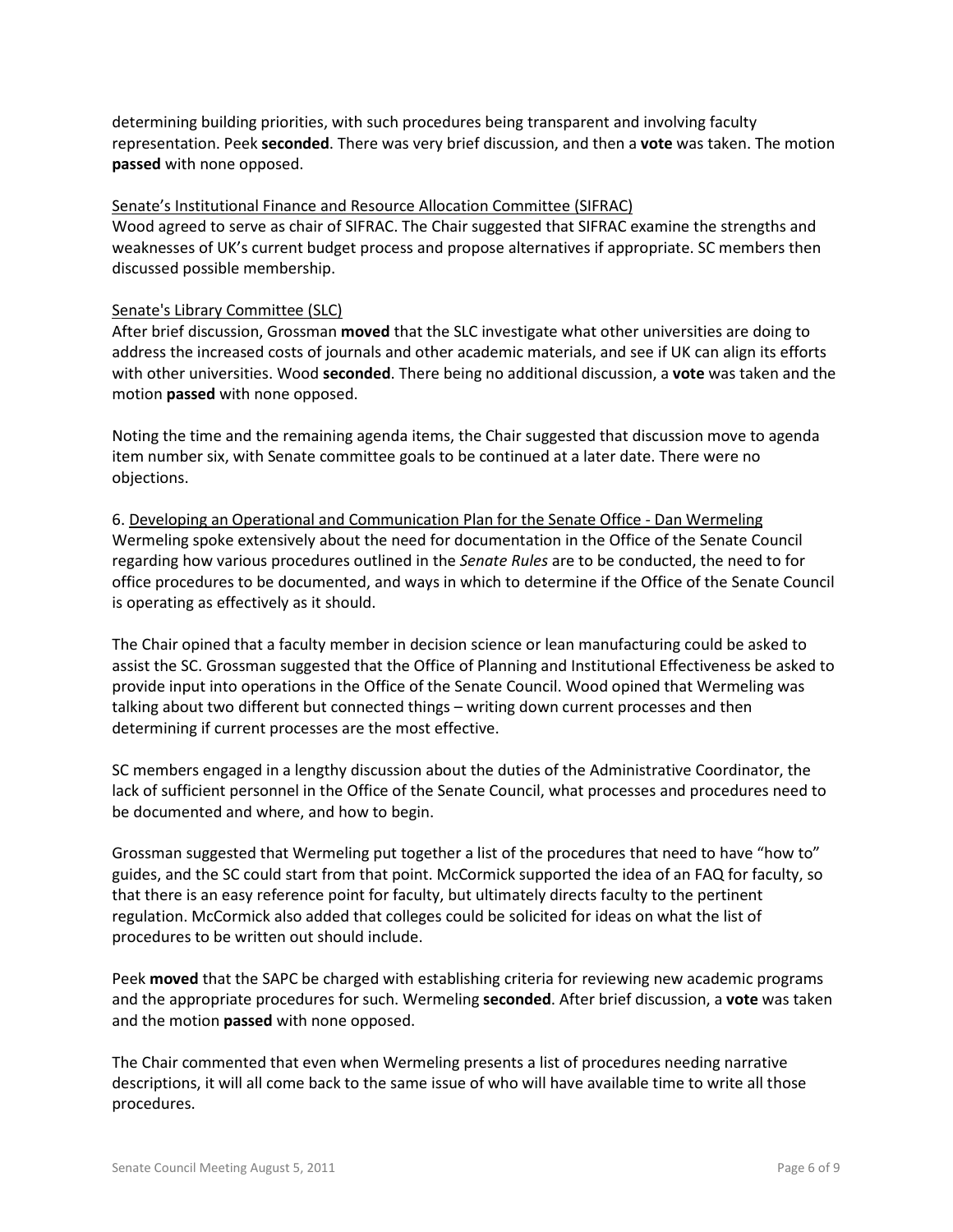Grossman suggested that there be an external review of the Office of the Senate Council and Mrs. Brothers immediately voiced her support.

Grossman **moved** that the Chair ask the President to hire an outside agency to review the Office of the Senate Council, specifically procedures and staffing levels. Wermeling **seconded**. There being no discussion, a **vote** was taken and the motion **passed** with none opposed.

Prior to adjournment, SC members deliberated on possible faculty to fill vacancies in the Health Care Clinical Sciences Area Advisory Committee, the Senate Advisory Committee on the Faculty Code and the Senate Advisory Committee on Privilege and Tenure.

The meeting was adjourned shortly before 3:30 pm. [The Action Items are a part of the minutes, but fall at the end of the document.]

> Respectfully submitted by Hollie I. Swanson, Senate Council Chair

SC members present: Blonder, Coyne, Grossman, Kelly, McCormick, Peek, Steiner, Swanson, Wermeling and Wood.

Invited guest present: Mia Alexander-Snow.

Prepared by Sheila Brothers on Friday, August 19, 2011.

| #   | V          | <b>Item</b>                                                                                                                                                                                                          | <b>Responsibility</b>                 | Completed |
|-----|------------|----------------------------------------------------------------------------------------------------------------------------------------------------------------------------------------------------------------------|---------------------------------------|-----------|
| 5.  | $\sqrt{ }$ | SC subset to examine and revise the description of the administrative<br>coordinator's job duties with a view towards increasing compensation. (7/14/10)                                                             | Grossman,<br>Chair                    | 07/2011   |
| 20. |            | Charge Senate's Academic Programs Committee with creating processes for<br>substantive change issues (teach-out, contractual/consortium process, off-<br>campus sites, how to reopen a suspended program). (8/23/10) | <b>SC</b>                             |           |
| 31. |            | Ask the Provost to submit a statement of financial and administrative feasibility<br>for proposals prior to the proposals being sent to cmte. $(10/4/10)$                                                            | Document<br><b>Handling</b><br>System |           |
| 40. |            | Draft changes to Senate Rule language on Senate meeting attendance policies<br>for review by SC. (8/30/10 & 11/15/10)                                                                                                | Chair, Steiner                        |           |
| 42. |            | Discuss with the Provost the method of allocating resources from distance<br>learning courses. (11/15/10)                                                                                                            | Chair                                 |           |
| 44. |            | Create ad hoc committee (perhaps with VPR and Provost) to look at what<br>constitutes an administrative or an educational unit, and if there is a continuum<br>or a sharp difference. (11/22/10; 12/6/10)            | Chair, SC                             |           |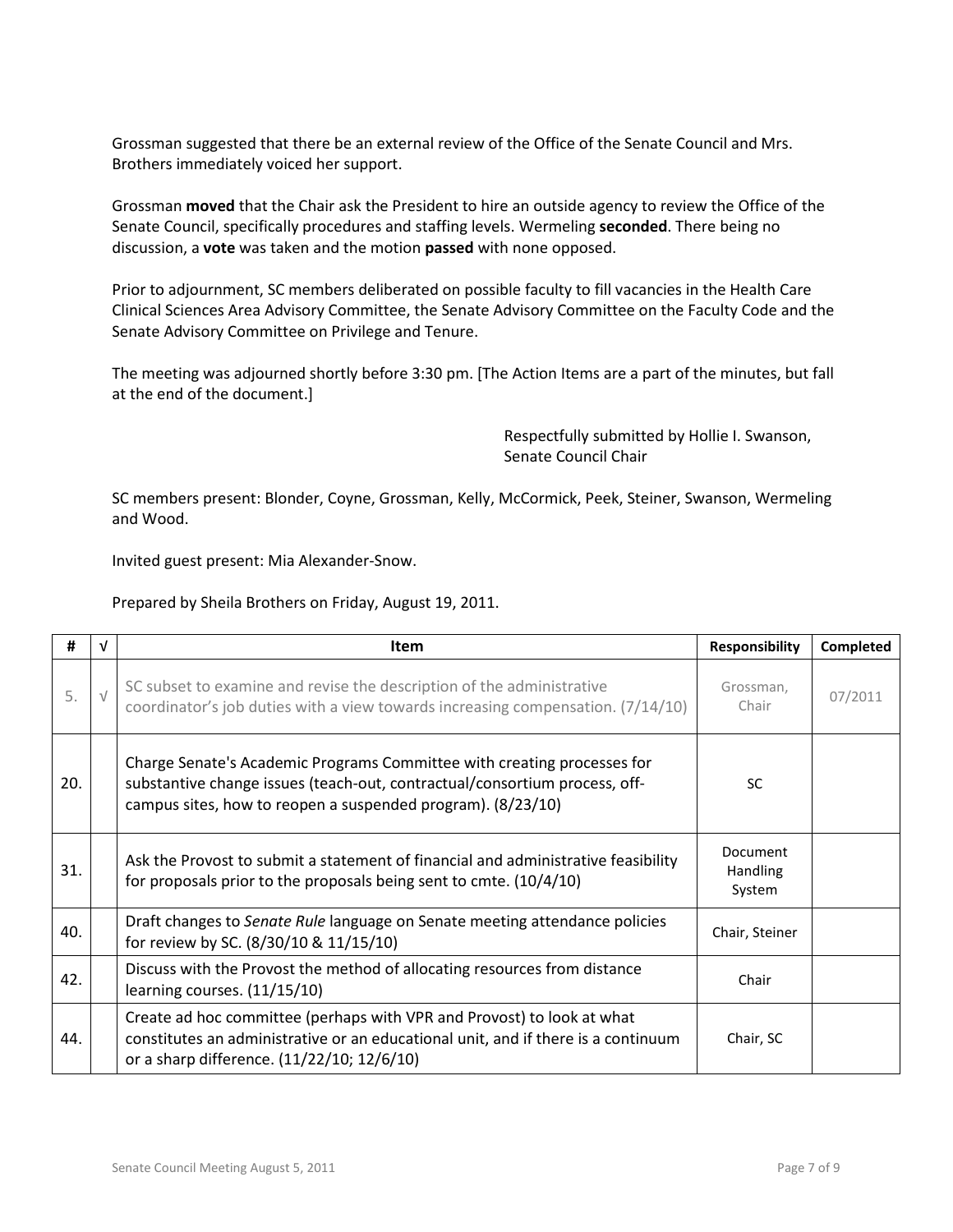| 46. | $\sqrt{}$  | Discuss election of officers, specifically who is eligible to cast votes. (12/6/10);<br>Solicit opinions from the Senate. (2/28/11)                                                                                        | SC              | 1st reading<br>5/2011 |
|-----|------------|----------------------------------------------------------------------------------------------------------------------------------------------------------------------------------------------------------------------------|-----------------|-----------------------|
| 53. |            | Investigate "Quality Matters" WRT distance learning courses. (1/10/11)                                                                                                                                                     | SC              |                       |
| 57. |            | Look into creating a Senate committee on assessment. (1/31/11)                                                                                                                                                             | SC              |                       |
| 60. | $\sqrt{ }$ | Deliberate during summer retreat(s) on what the SC's strategic vision is for<br>academic facilities. (1/31/11)                                                                                                             | SC              | 06/2011               |
| 62. |            | Determine how to address the issue of the proportionate representation of<br>appointed Board of Trustees members. (2/7/11)                                                                                                 | SC              |                       |
| 63. |            | Invite UofL employment ombud to SC meeting after joint ombud cmte visits the<br>University of Cincinnati. (2/21/11)                                                                                                        | Mrs. Brothers   |                       |
| 66. |            | Invite Associate Provost for Undergrad Ed to offer "State of Undergraduate<br>Education" address to Senate. (2/21/11)                                                                                                      |                 |                       |
| 67. |            | Invite Associate Provost for Academic Affairs about distance learning courses.<br>(2/21/2011)                                                                                                                              | Mrs. Brothers   |                       |
| 71. |            | Invite Dean Kornbluh et al to present "A&S Wired" to the Senate in fall 2011.<br>(5/2/11)                                                                                                                                  | Mrs. Brothers   |                       |
| 72. |            | Discuss status of department chairs and directors of interdisciplinary centers<br>during the August Advance. (6/15/11)                                                                                                     | SC              |                       |
| 73. |            | Ask each college dean's office to submit information about their faculty council,<br>as part of the SACS reaccreditation effort. (6/15/11)                                                                                 | Chair           |                       |
| 74. | $\sqrt{}$  | Form an ad hoc committee charged with formulating a document describing<br>best practices regarding distance learning practices, with membership of said<br>cmte in the purview of the Chair. (6/15/11)                    | Chair           | 06/2011               |
| 76. |            | Develop metrics for faculty input into president's performance during August<br>Advance. (6/15/11)                                                                                                                         | SC              |                       |
| 77. |            | Draft a report on the perceptions of the faculty reps on the Presidential Seearch<br>Committee on the process, and include relevant info from similar universities'<br>recent presidential searches. (6/15/11)             | Chair & Steiner |                       |
| 78. |            | Create checklist describing most common problems encountered during reviews<br>of curricular proposals and disseminate to colleges. (6/15/11)                                                                              | Mrs. Brothers   |                       |
| 79. |            | Contact deans and academic council chairs to let them know that<br>incomplete/incorrect curricular approval forms will be returned (with detail on<br>the problems) to the previous academic council for fixing. (6/15/11) | Chair           |                       |
| 81. |            | Meet with each college's faculty council in the fall, and also reinforce the<br>importance of identifying a senator to communicate with college faculty.<br>(6/15/11)                                                      | Chair           |                       |
| 82. |            | Request that the chair of the Senate's Academic Facilities Cmte be invited to<br>attend meetings of the Capital Planning Advisory Group. (6/15/11)                                                                         | Chair           |                       |
| 83. |            | Send list of existing senators and list of new senators to chairs of Senate's<br>Academic Facilities Committee and Senate's Academic Planning and Priorities<br>Committee. (6/15/11)                                       | Mrs. Brothers   |                       |